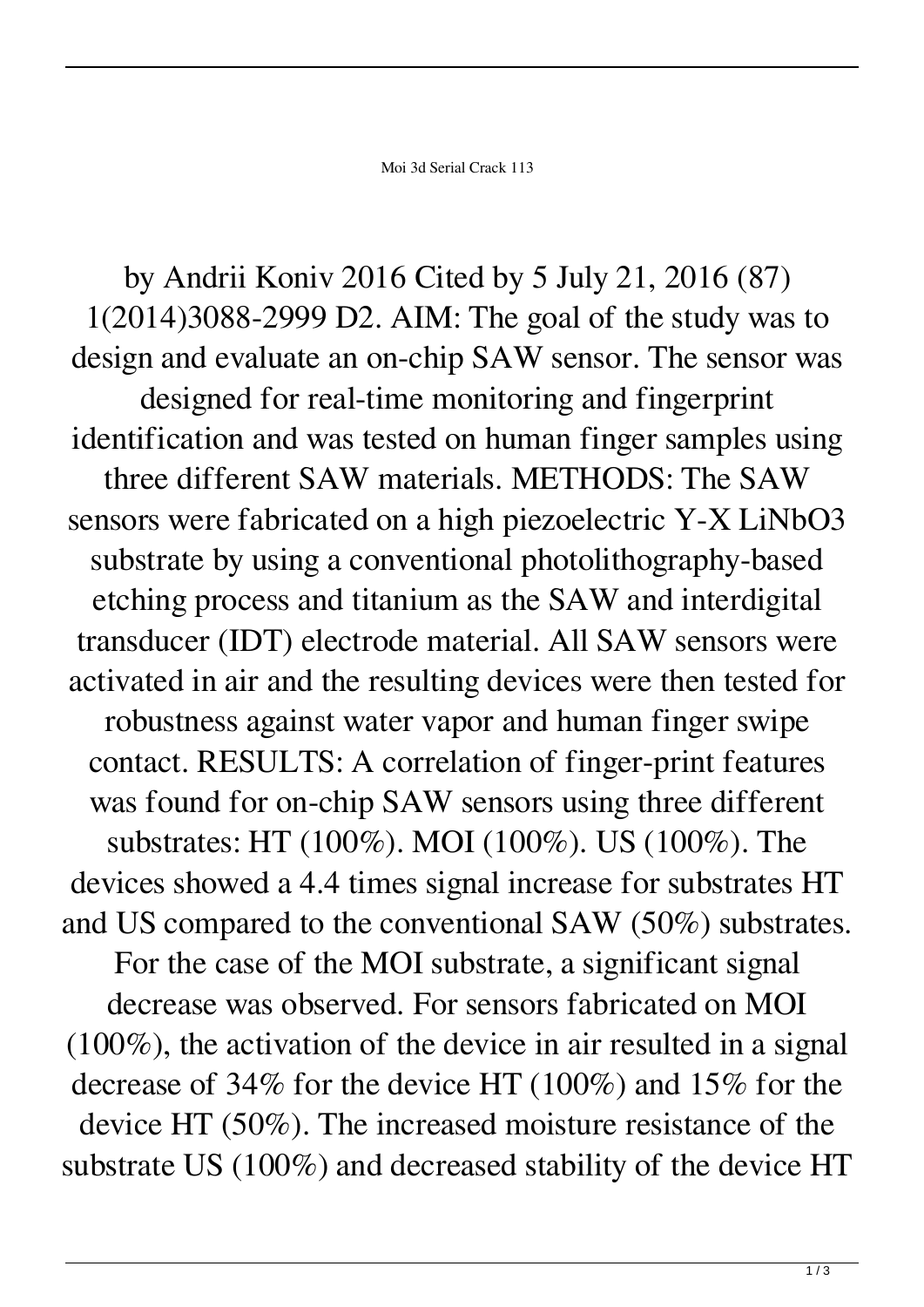(100%) resulted in an increased degradation rate for the device HT (100%) of -15%. With regard to the SAW sensors activated with human finger swipe contact, a consistent signal decrease was observed. CONCLUSION: In conclusion, the on-chip SAW device was shown to be significantly affected by moisture. While the substrates MOI (100%) and US (100%) have shown better moisture resistance in comparison to conventional HT (50%) SAW devices, it is worth mentioning that all the MOI (100%) and US (100%) devices have been partially degraded, which resulted in a decrease in their performance. . The Linear Scanning Electrochemical Microscope. by Mark A. Elford 2018 Cited by 76 September 22, 2019, 113 (3) 997-1005, 103-104 A framework for automatic registration and optimization of STEM image contrast. by Adam N. Beaudet

## **[Download](http://evacdir.com/elrich/wadsworth/assumes/bW9pIDNkIHNlcmlhbCBjcmFjayAxMTMbW9/ZG93bmxvYWR8OHFNTW05cWFueDhNVFkxTWpjME1EZzJObng4TWpVM05IeDhLRTBwSUhKbFlXUXRZbXh2WnlCYlJtRnpkQ0JIUlU1ZA¶psychology..porkies)**

MOI 3d serial crack 113 MOI 3d serial crack. MOI 3d serial crack. MOI 3d serial crack. 21 MOI 3d serial crack. MOI 3d serial crack. MOI 3d serial crack. Pangalactic MOI 3d serial crack. MOI 3d serial crack. MOI 3d serial crack. Bison Antelope MOI 3d serial crack. MOI 3d serial